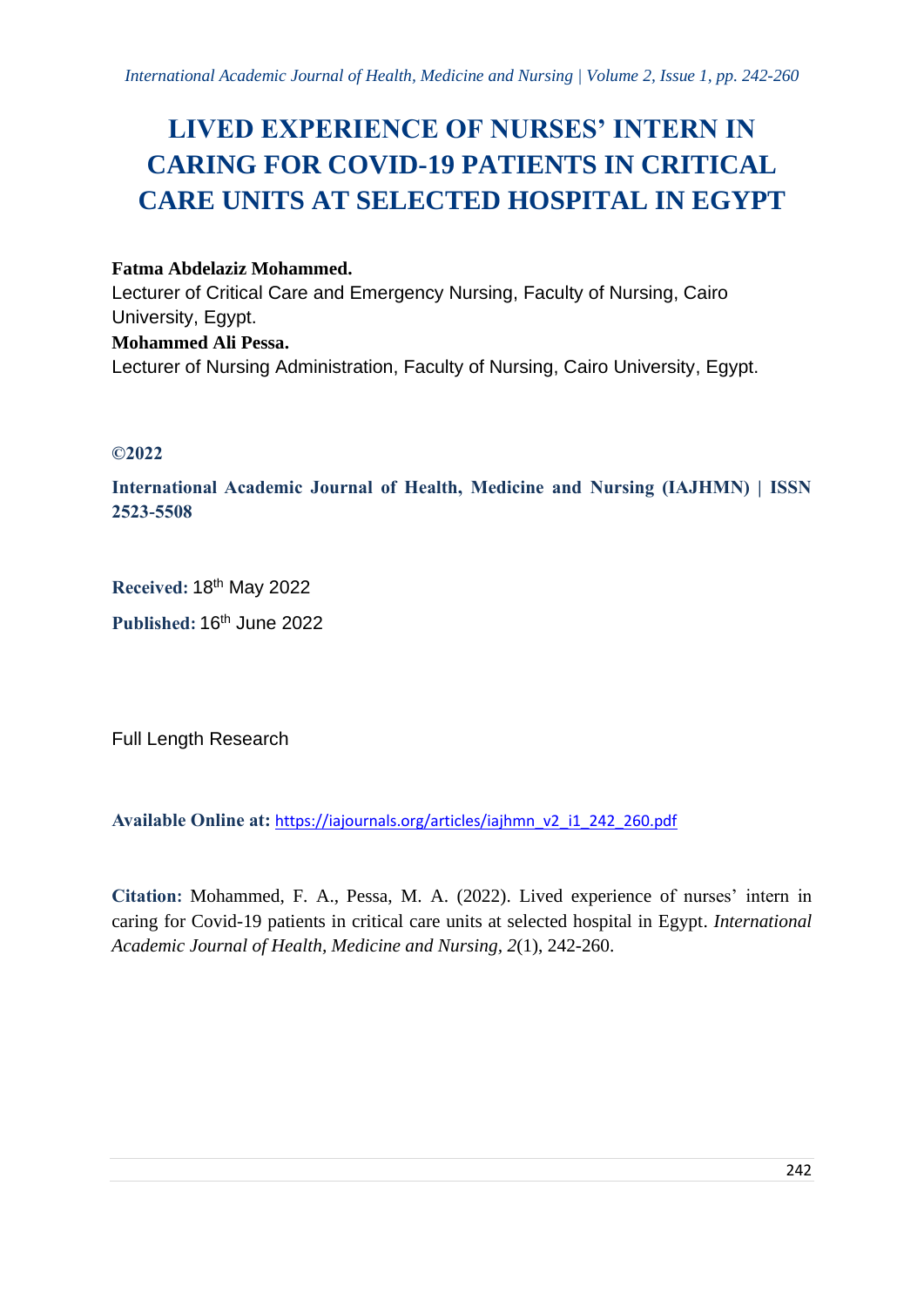# **ABSTRACT**

The nursing workforce is at the frontline fighting against COVID-19 and is faced with various challenges throughout the provision of care especially in intensive care units. Aim: was to explore the lived experience of nurses' interns in caring for COVID-19 patients. Setting: critical care units at selected Cairo university hospital. Research design: Qualitative phenomenological design was used for the current study. Sample: A purposeful sample was utilized in the current study; the saturation point was reached after 17 participants. Tools: Three tools were utilized for data collection: sociodemographic sheet, semi-structured interview questionnaire, and Audiotape recording. Results: Findings of the current study identified five main themes that expressed lived experiences of nurses' intern in caring for COVID-19 patients:(I) Participation in care; (II) Feeling of fear; (III) Isolation challenges; (IV) Dissatisfaction; (V) Positive experiences. Conclusions: Nurses' interns who are working in critical care units are on the frontline fighting COVID-19 without adequate training or preparation. However, involving nurses' interns with the healthcare team in caring for COVID-19 patients could be an opportunity and challenge particularly in times of pandemics. Recommendations: Establishing a comprehensive training course for nurses' interns before assigning them to care for covid 19 patients, providing adequate role clarification for those interns in caring for covid 19 patients. Furthermore, we must ensure that nurses respond effectively to the pandemic and that all medical supplies are available especially the Personal Protective Equipment, and provide them considerable incentives.

**Key words:** Nurses' Intern, Lived experiences, COVID-19.

# **INTRODUCTION**

COVID-19 has affected the life and health of more than 270 million people across the world and more than 5 million deaths (WHO, December 2021). This overwhelms the health care systems all over the world and, of course, affects healthcare providers such as physicians and nurses fighting on the frontlines to safeguard the lives of people. Exploring the issues that nurses face during their pandemic will help support them and develop protocols and plans to improve their preparedness and resilience (Abdullelah, Farhan, 2020). Since nurses constitute the majority of healthcare providers, they have a critical function in healthcare systems (Althobaity, Alamri, Plummer, &Williams, 2019).

Furthermore, COVID-19 is an infectious disease caused by a new type of coronavirus associated with severe acute respiratory syndrome (SARS) (Gorbalenya, 2020). The COVID-19 was reported as the cause of the outbreak of coronavirus in Wuhan, China (Hui et a, 2020), where it was first reported on 31 December 2019. Due to the rapid outbreak which involved most countries around the globe, the World Health Organization (WHO) declared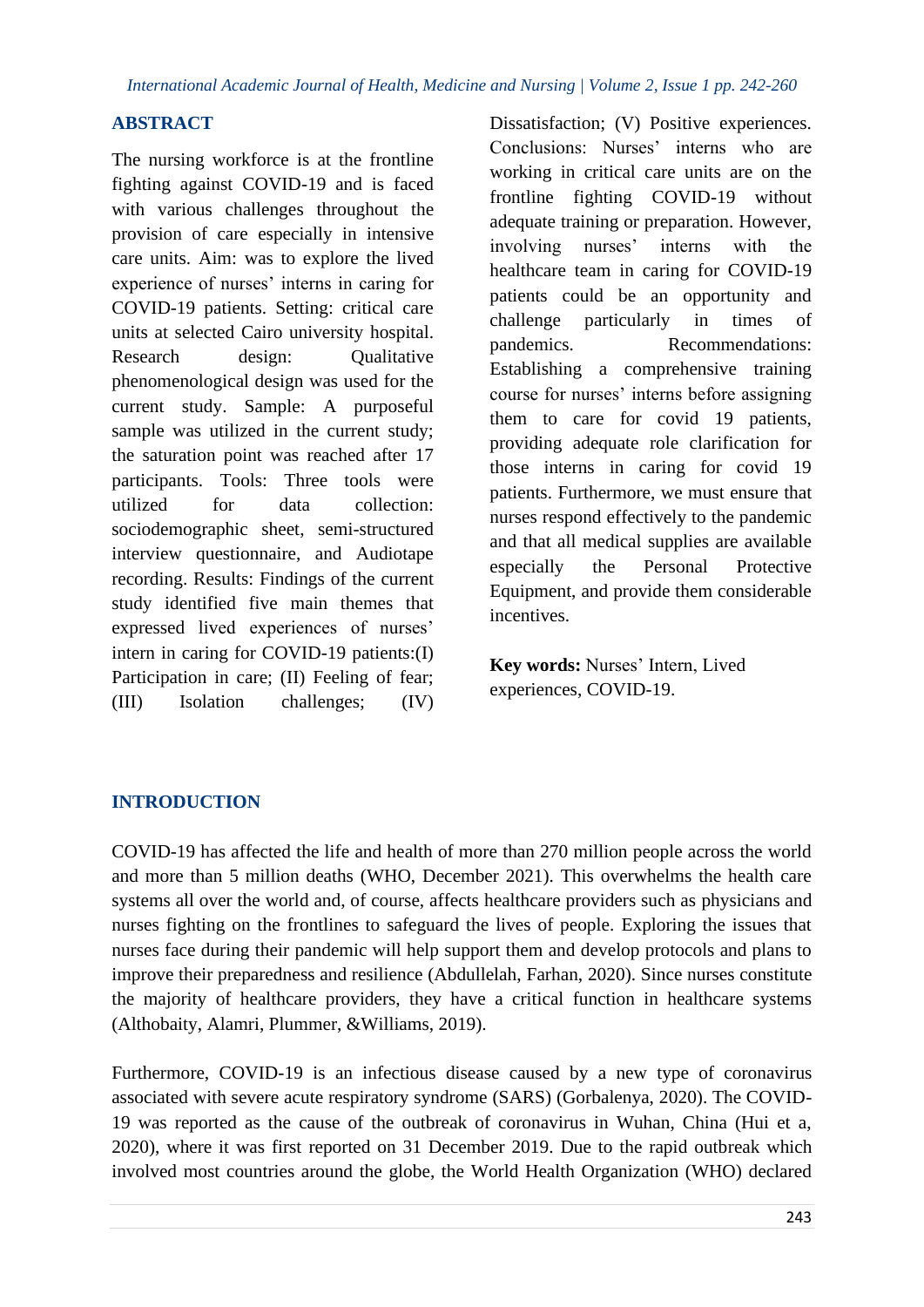this disease as a pandemic on11 March 2020 (WHOa, 2020). The number of people infected with COVID-19 has reached 4,098,970 with the death toll of 471,519 worldwide until 22 June 2020 (COVID-19, 2020).

Eghbali, Negarandeh, & Froutan mentioned that (2020). COVID-19 is a newly emerged disease with so many unknown clinical and therapeutic aspects. Although healthcare providers play important roles in confining and controlling the disease and rehabilitating patients, they are at great risk of being contaminated (Among medical staff, nurses are considered as frontline forces fighting against COVID-19 and are in persistent contact with patients from admission to discharge. Therefore, nurses are exposed to many occupational hazards and psychological pressures as well (Oh et al., 2017).

Patients with signs of severe COVID-19 -related illness are directed to the hospital for intensive care (Qarawi, Ng SJ, Gad, 2020). Designated coronavirus units offer special care and facilities for treating patients with COVID-19 (Bearman, Pryor, Albert, 2020). These intensive care units are often under strict isolation during epidemics (Park, Lee, Kim, 2020). Isolation due to hospitalization for COVID-19 can last more than two weeks. Prolonged isolation represents a threat to authentic care for both the patients and healthcare workers (McClendon, 2017).

Currently, nurses are at the forefront of caring for patients with COVID-19 (Eghbali, Negarandeh, Froutan,2020) Nurses need special skills to care for patients experiencing such a health crisis. Briefly, patient care is a complex process. Nurses provide ethical care guided by human interaction to deliver services and impact patient satisfaction. The results of this study can help facilitate the nurses' work process and caring for patients with COVID-19 (Schoenhofer, Van, Boykin, 2019).

# **Significance of the study**

In times of crisis, a rapid increase of COVID-19 patients hospital admission, and shortage of nurses, managers can give nurses' interns the chance to participate in caring for COVID-19 patients and gain real experience that may need later. However, considering their limited experience and need for adequate training, mentoring, and close observation especially in intensive care units. This is what occurred with nurses' interns of the Faculty of Nursing, Cairo University.

So, studying nurses' intern lived experience in caring for COVID-19 patients, during the first wave, would help managers to explore the challenges, needs, and different concerns of those interns and try to manage these challenges and satisfy their needs. Therefore, those interns would give positive feedback to their colleagues and motivate them to participate especially in recurrent waves of COVID-19 pandemic and shortage of nurses.

Furthermore, this study could be beneficial and add to the body of knowledge and evidencebased data about the scope of the phenomenon regarding the experience of such nurses' interns.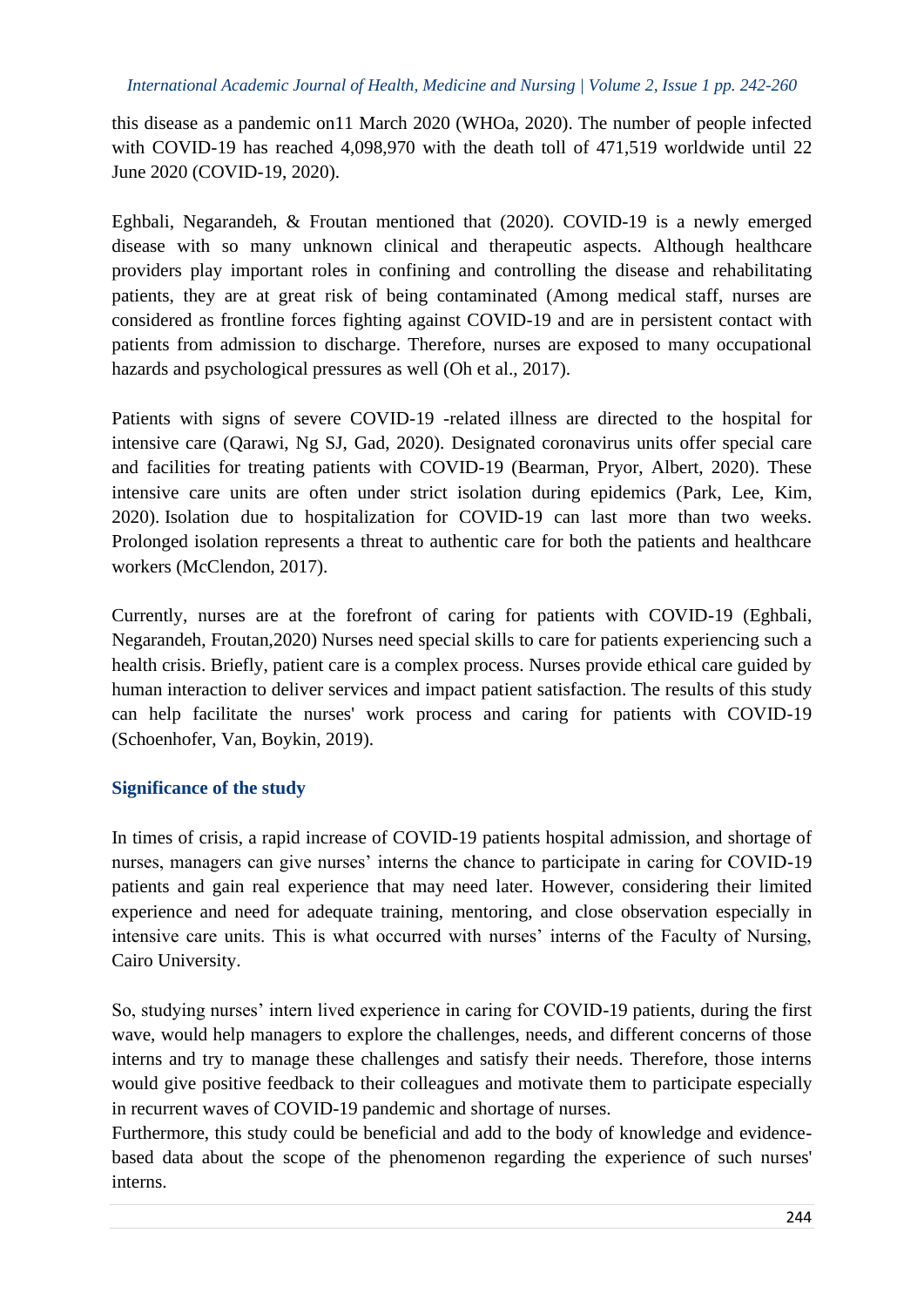# **Aim of the study**

The current study aimed to explore the lived experiences of nurses' interns in caring for COVID-19 patients in critical care units at a selected hospital in Egypt

# **RESEARCH METHODOLOGY**

#### **Research design**

A qualitative phenomenological design was used for this study. Qualitative research is a way to gain insight through discovering meanings. Within a holistic framework, qualitative research is a means of exploring the depth, richness, and complexity inherent in phenomena. From this process, meaning is produced. However, because perception varies with the individual, many different meanings are possible. This phenomenology design fits well to detect people's experience on a specific phenomenon, and is focusing on getting the structures of human experienced phenomena through the analysis of verbal explanations from the viewpoint of the participants [\(Sarah & Tracy,](http://www.google.com.eg/search?hl=ar&tbo=p&tbm=bks&q=inauthor:%22Sarah+J.+Tracy%22) 2012).

# **Participants**

A purposeful sample (17 nurses' interns) was used in this study. The logic and power of purposeful sampling lie in selecting participants who provide rich information for the study (Stephen et al, 2011).

The predetermination of the number of participants for such a given design is almost impossible. The sample size in this study will not be determined by the number of participants but by the data saturation or redundancy. Redundancy is evidenced when no new information was heard about the study phenomenon [\(Sarah & Tracy,](http://www.google.com.eg/search?hl=ar&tbo=p&tbm=bks&q=inauthor:%22Sarah+J.+Tracy%22) 2012).

# **Inclusion criteria**

Nurses' interns working in critical care units, having experience in caring for COVID-19 patients, and being willing to participate in the study were selected.

# **Setting**

The settings from which the participants were recruited were from different ICUs at Cairo University Hospital.

# **Instrumentation**

The following instruments were developed by the researcher to collect data pertaining to this study these tools are:

i. Nurses' intern sociodemographic sheet, which included age group, gender, and marital status.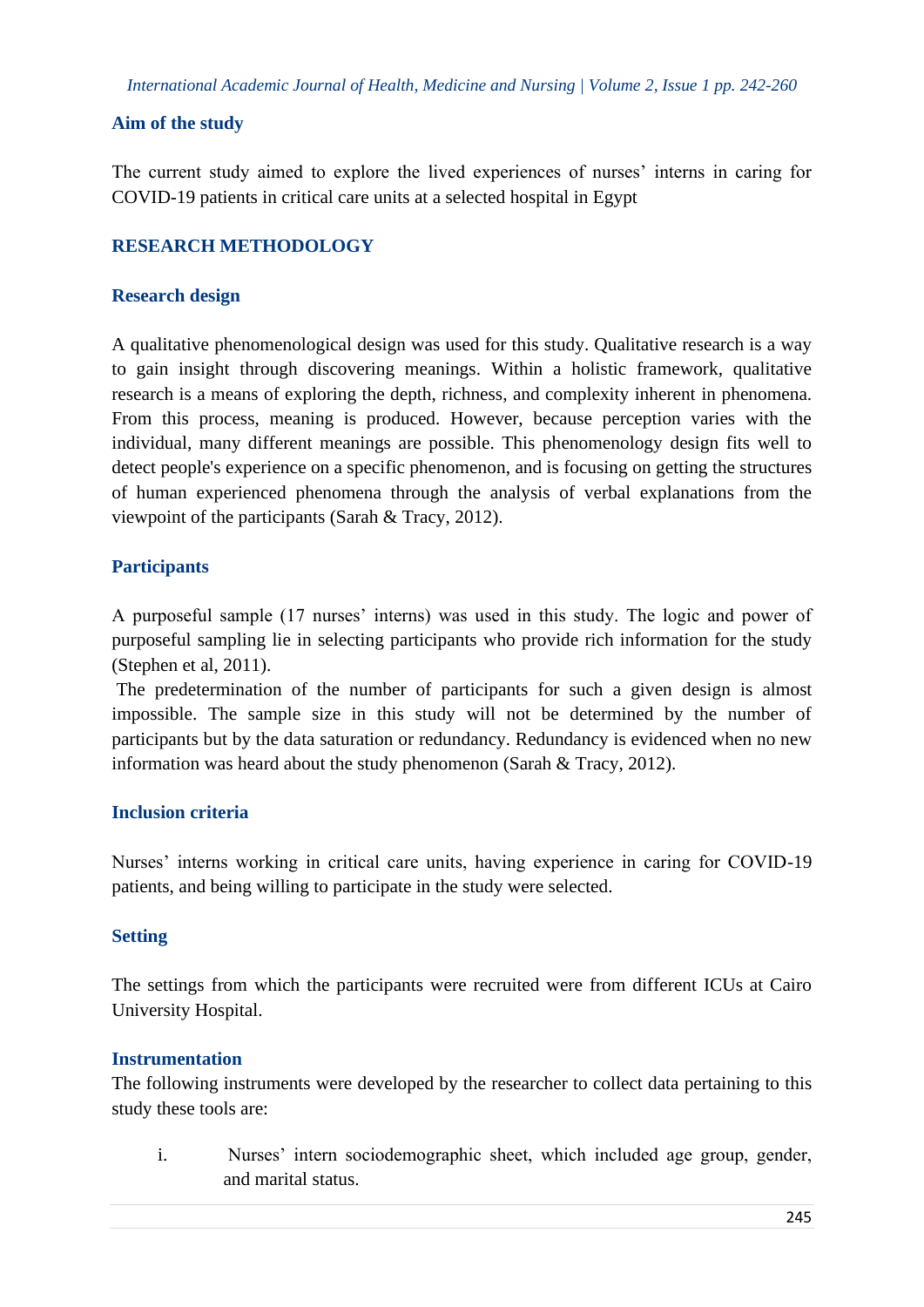- ii. Semi-structured interview tool, the main purpose of using this interview as a method of data collection is to draw upon participants' attitudes, feeling, beliefs, experiences, and reactions in a way in which would not be feasible using other methods. which will include several open-ended questions which will help nurses intern to deeply express their experiences in caring for covid 19 patients.
- iii. Audiotape recording as an instrument, as it plays an important role in data collection in qualitative studies.

# **Ethical Considerations**

A primary approval was obtained from the ethical committee, Participation in this study is voluntary; each participant has the right to withdraw from the study at any time. An oral description of the study was clarified to the participant. Written consent was obtained from the participants to record the interview. After each interview, the researchers wrote a verbatim transcription for each interview and replaced the names of the participants with code numbers to keep their privacy. In addition, after the completion of the study, the recorded tapes are kept in a safely locked drawer to keep confidentiality. And internship students were assured that these data will not be reused in another research without their permission.

# **Procedure**

After obtaining permission to proceed with the proposed study from the authorized personnel and the ethical committee, the researchers started to collect the data. Researchers obtained a list of 35 nurses' interns who participated in caring for COVID-19 patients in ICUs during the COVID-19 first wave. The list was obtained from the nursing administration department, Faculty of Nursing Cairo University, which was responsible for organizing and following up of nurses' interns during the internship year and nurses' interns who would participate in caring for COVID-19 patients in Cairo university quarantine hospitals. Phone numbers of those nurses' interns were included in the list. Most of those nurses' interns were known to MA, who is a lecturer at the nursing administration department while most of them were unknown to FA, who is a lecturer of critical care nursing and had a great experience in qualitative research interview techniques, transcription, and analysis.

MA started to call potential participants and invited them for voluntary participation in the study after explaining the purpose and nature of the current study and asked them to set an appointment at a suitable time to interview with FA to feel comfortable in sharing their experiences and to avoid being threatened by the staff of the nursing administration department.

Twenty-five participants were invited through a telephone call and only twenty participants of them accepted to participate. Interviews were conducted individually at the library or in one of the faculty classrooms where participants can feel calm, comfortable, and concentrated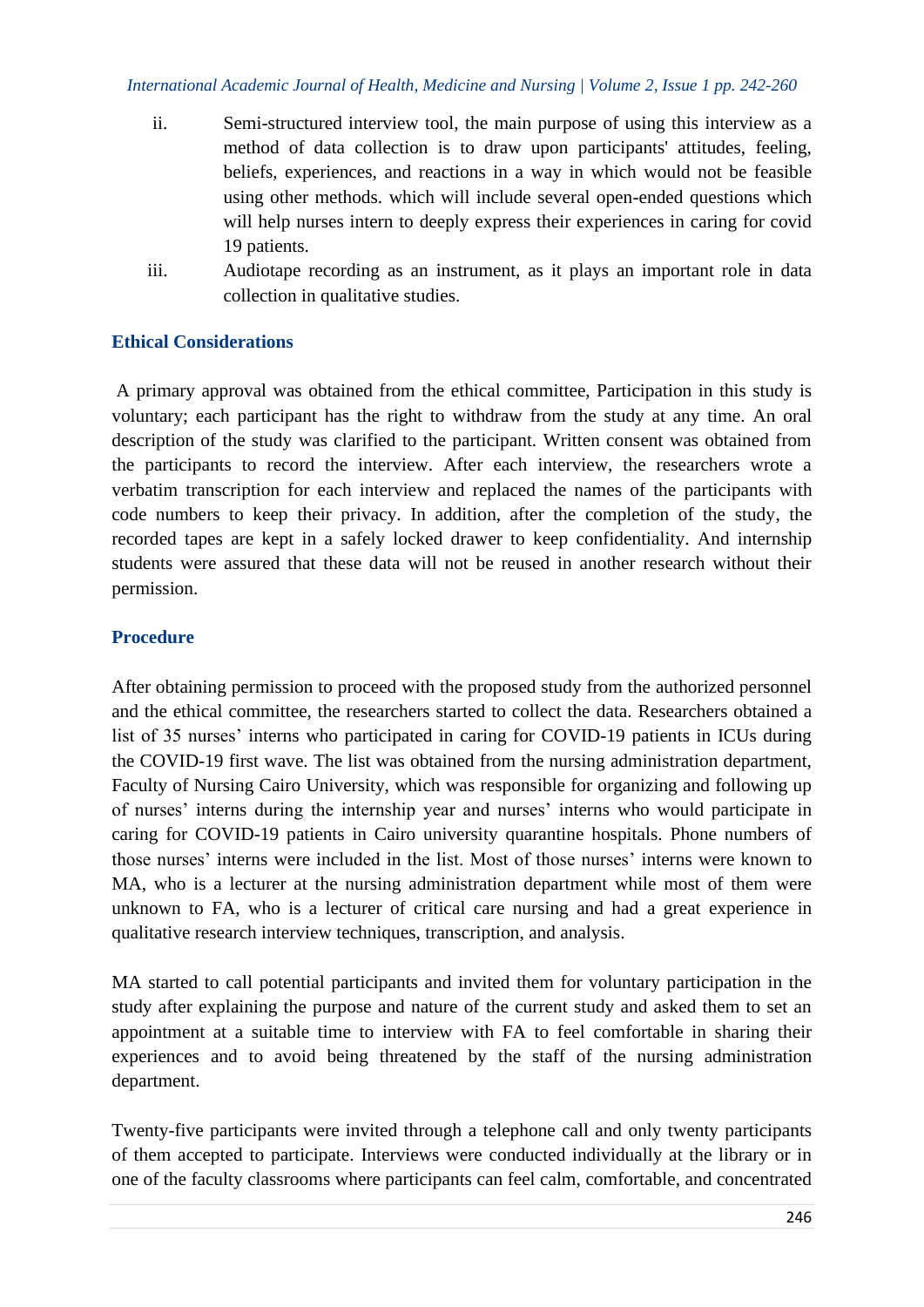without interruptions. Informed consent was obtained from participants before starting interviews and after explaining the purpose and nature of the qualitative study. Also, a sociodemographic sheet that included age group, gender, and marital status was obtained before the interview.

Researchers started interviews with welcome dear participants in the phenomenological study titled "Lived Experience of Nurses' Intern in Caring for COVID-19 Patients in Critical Care Units". Then stated open-ended questions like; "Could you please tell me how you were nominated to participate in caring for COVID-19 patients?", "How was your family reactions after knowing that you will participate in quarantine?", "How was the training before starting participation in quarantine?", "Could you please tell me about the work process from the first day in quarantine accommodation, orientation, patient care, break times, nutrition, work environment, workload, PPEs, donning, duffing, ... etc.", " how was the compensation or reward?", " what were the challenges and how were you overcome it?", "How was your impression after participation in quarantine?", " To what extent your satisfied with your participation in the care of those patients?", "How did your participation affect your personal and professional life?", and "How was the faculty follow up and supervision?".

In the end, researchers thanked participants for their cooperation and voluntary participation and that they would be informed of the final themes of the study. The data were collected between December 2020 and March 2021. According to participants' suitable appointments, the researcher conducted one or two interviews per day and one or two times per week. Interviews took about 30- 40 minutes. The saturation point of data collection was achieved after 17 participants. All interviews were recorded by phone recorder with the permission of the participants. Recordings were transcribed within 48 hours by the researchers. The researchers returned to the participants to check the validity of the themes and to be sure that the transcript reflects their experience in providing care for covid 19 patients.

#### **Data Analysis**

The descriptive Colaizzi method was used to analyze the obtained data. This method consists of seven steps as follows: (1) collecting the participants' descriptions, (2) understanding the depth of the meanings, (3) extracting the important sentences, (4) conceptualizing important themes, (5) categorizing the concepts and topics, (6) constructing comprehensive descriptions of the issues examined, and (7) validating the data following the four criteria set out by Lincoln and Guba (credibility, transferability, reliability, and verification).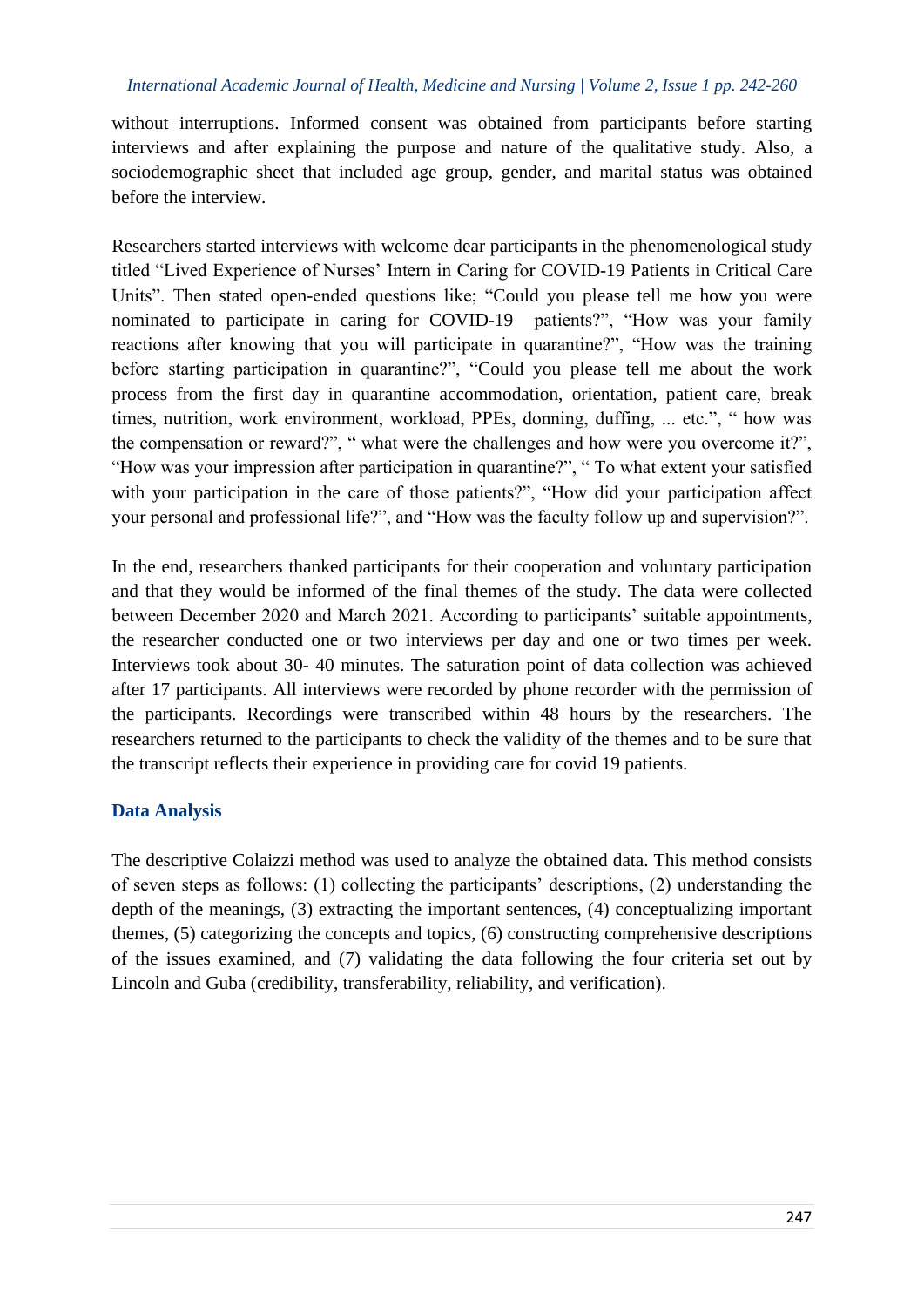#### **Table (1) Colaizzi's method of data analysis:**

- 1- Time devoted to reading and re-reading the transcript. The goal is to get a "feeling" for what is there.
- 2- Identify statements that express something significant about the experience of nurses' interns during caring for COVID-19 patients in Egypt.
- 3- Work to discern the "meaning" from the significant statements.
- 4- Attempt to thematically organize the clusters of "meaning".
- 5- Reread all the transcripts through the clusters' frame to ensure they are closely aligned with the raw data.
- 6- Condense exhaustive description to short and dense statements. The description is focused on embracing all the varied meanings into essences of experience.
- 7- Return the fundamental structure statement to participants to verify the description of the experience of nurses' interns during caring for COVID-19 patients.

**Results:** Table (2): shows that all the participants were in the age group (23-23 years old) and singles. More than half (54.5%) of the participants were female, while (45.5%) were male nurses' interns.

#### **Table (2): Percentage Distribution of the Participants as Regards Personal Background Questionnaire (n=17):**

| <b>Characteristics of Participants (n=17)</b> |                 |        |               |
|-----------------------------------------------|-----------------|--------|---------------|
|                                               |                 | No.    | $\frac{0}{0}$ |
| Age group                                     | $(23-24)$ years | 17     | 100           |
| <b>Gender</b>                                 | Female<br>Male  | 9<br>8 | 54.5<br>45.5  |
| <b>Marital status</b>                         | Single          | 17     | 100           |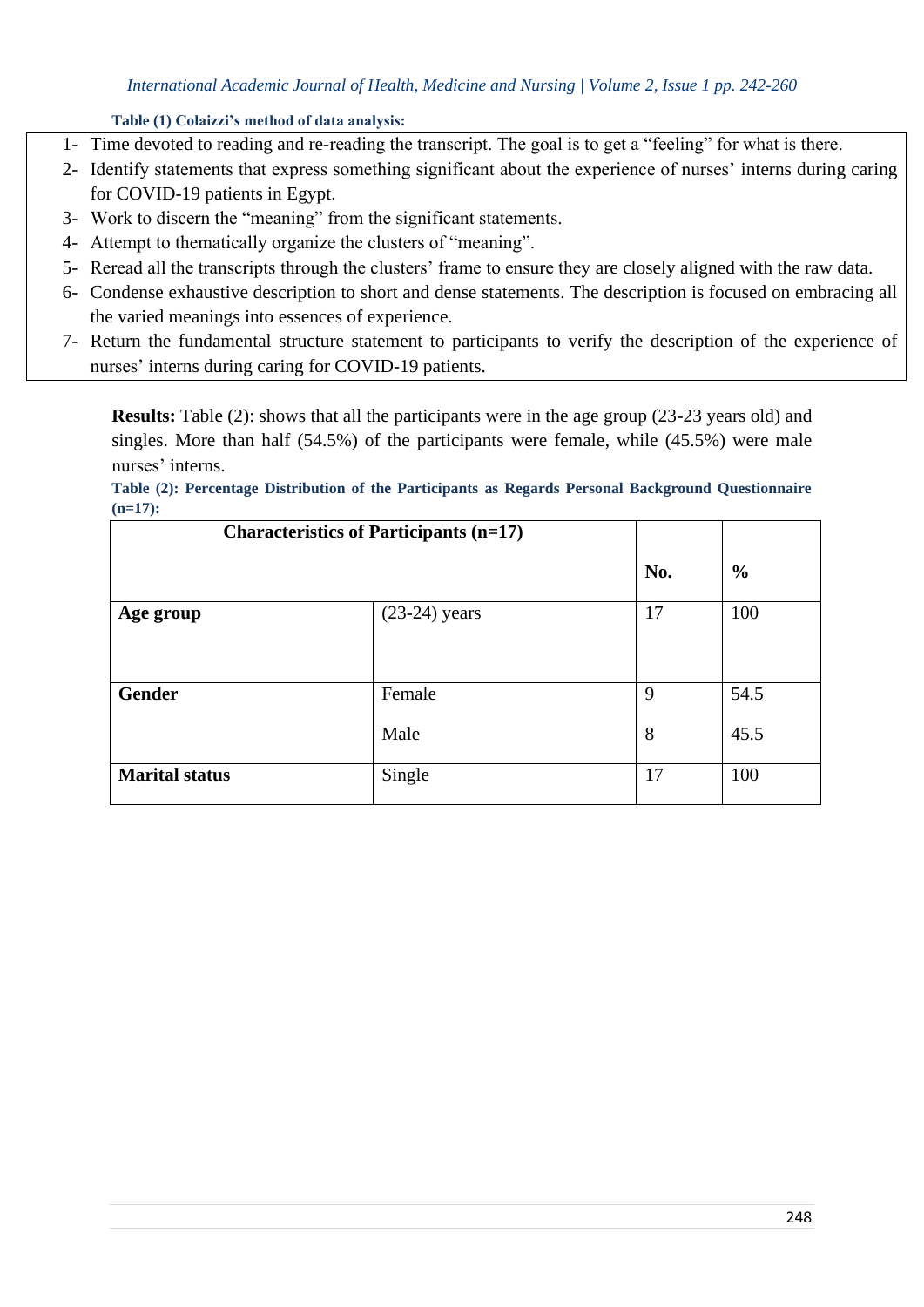#### **Figure (1): The Main Themes and Subthemes Expressed lived experiences of nurses' intern in caring for COVID-19 patients**



Figure (1): Shows that the current study identified five main themes that expressed lived experiences of nurses' intern in caring for COVID-19 patients:(I) Participation in care; (II) Feeling of fear; (III) Isolation challenges; (IV) Dissatisfaction; (V) Positive experiences.

# **Participation in care**

Regarding the first theme, the nurses' intern expressed their participation acceptance in caring for COVID-19 patients which include the following subtheme:

# **Voluntary versus mandatory participation**

The findings of the current study revealed that the majority of the participants were involved in caring for COVID-19 patients voluntary, the following statements made by participants confirmed this:

*"We were informed by the faculty in internship training distinction and will be completed with isolation, and students who wish to participate in isolation must send their personal data."*

*"It is me who chose to participate in isolation participation, the sharing was optional."*

Furthermore, some of the nurses' interns mentioned that their participation in caring for COVID-19 patients was mandatory, not voluntary because the internship training was stopped at the time of pandemic and the last option for them was the complete the internship year is sharing in isolation, the following statement supporting this:

*"The administration department in our college informs us that, to complete the internship training year at the time of the pandemic, you have to participate in caring of covid 19 patient, (pause)…so it is the last option for us"*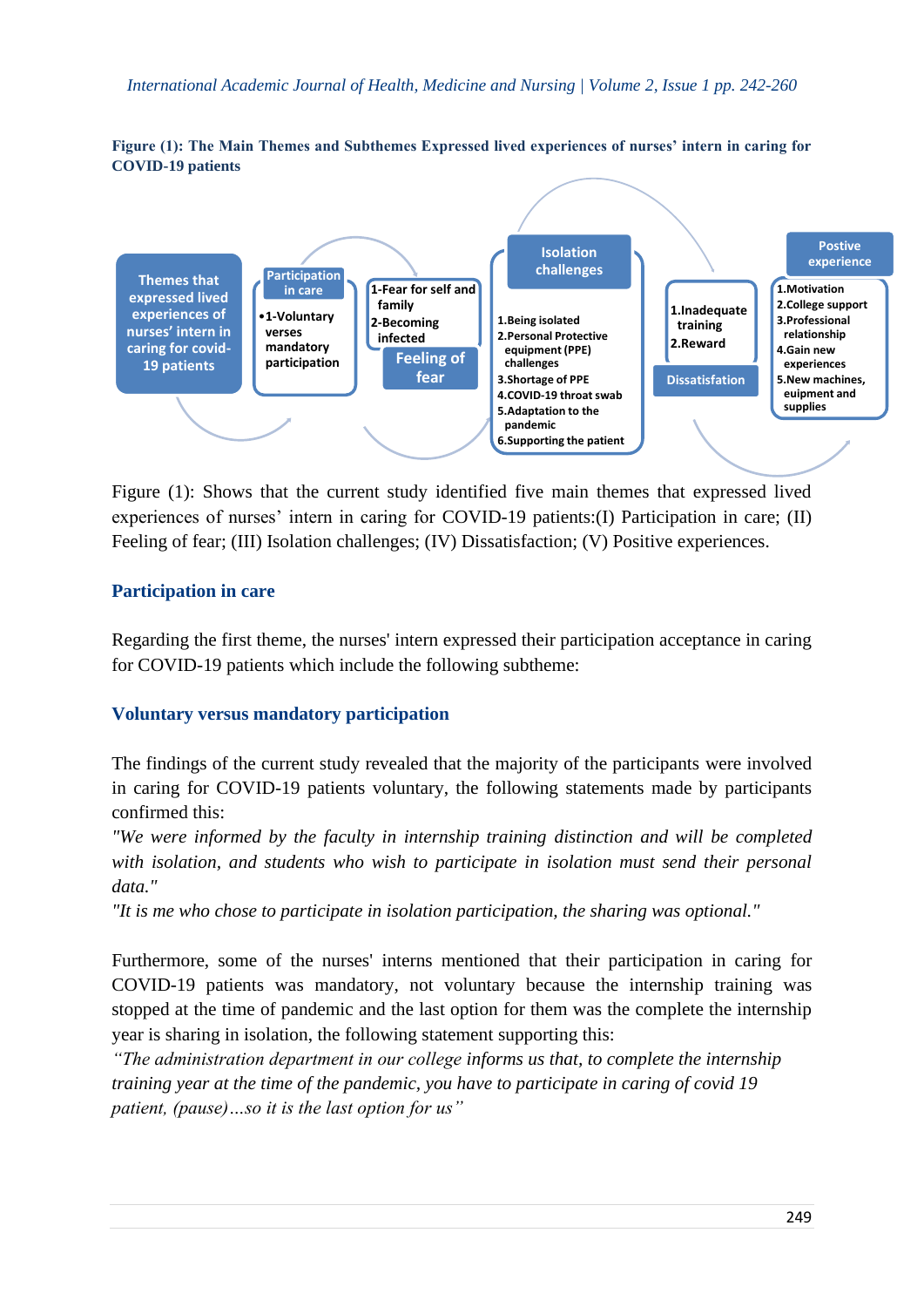# **Feelings of fear**

The second main theme was the feeling of fear. The COVID-19 pandemic induced fundamental changes in the life of nurses' participants. They expressed a feeling of fear this main theme includes two subthemes: (1) Fear for self and family, (2) Becoming infected.

# **Fear for self and family**

Another pertinent theme that emerged regarding caring for COVID-19 patients, nurses were afraid of unintentional occupational exposure and of transmitting the virus to themselves and their families; they consistently monitored their health to avoid infecting others. The participants described their feeling as the following:

*"My fear is that if I am a carrier, I might infect others, and I will easily contract the disease." "I'm worried for my family and also for me."*

*"My family and I were worried about catching the disease. Of course, I was scared of catching it."* 

*"I lived at home. I was anxious, wondering if I brought the virus home and spread it to my family"*

*"I was afraid, of course, (pause)… that I'd get infected and infect them. And, since it's a new virus and there's no cure for it, I apologize for that."* 

# **Becoming infected**

The finding of the current study clarifies that one of the participants became infected with coronavirus, the required laboratory investigation and CT chest were done for these nurses' interns. One of the participants in this regard reported the following statement: *" When I become infected with Coronavirus, I went to the emergency department of the hospital, and laboratory investigation and a CT scan were done on the chest."*

# **Isolation challenges**

The third main theme in the current study is divided into six subthemes: 1- Feel of being isolated, (2) Personal Protective Equipment (PPE) challenges, (3) Shortage of PPE, (4) COVID-19 throat swab, (5) Adaptation to the pandemic, (6) Supporting the patient.

# **Feelings of being isolated**

The nurses described their experience in a caring patient with covid19, the nurses' intern feel of being isolated this is supported with the following statements:

*"I cannot meet my family, we are all in the ICU, it is very difficult to be away from my family, it is very hard."*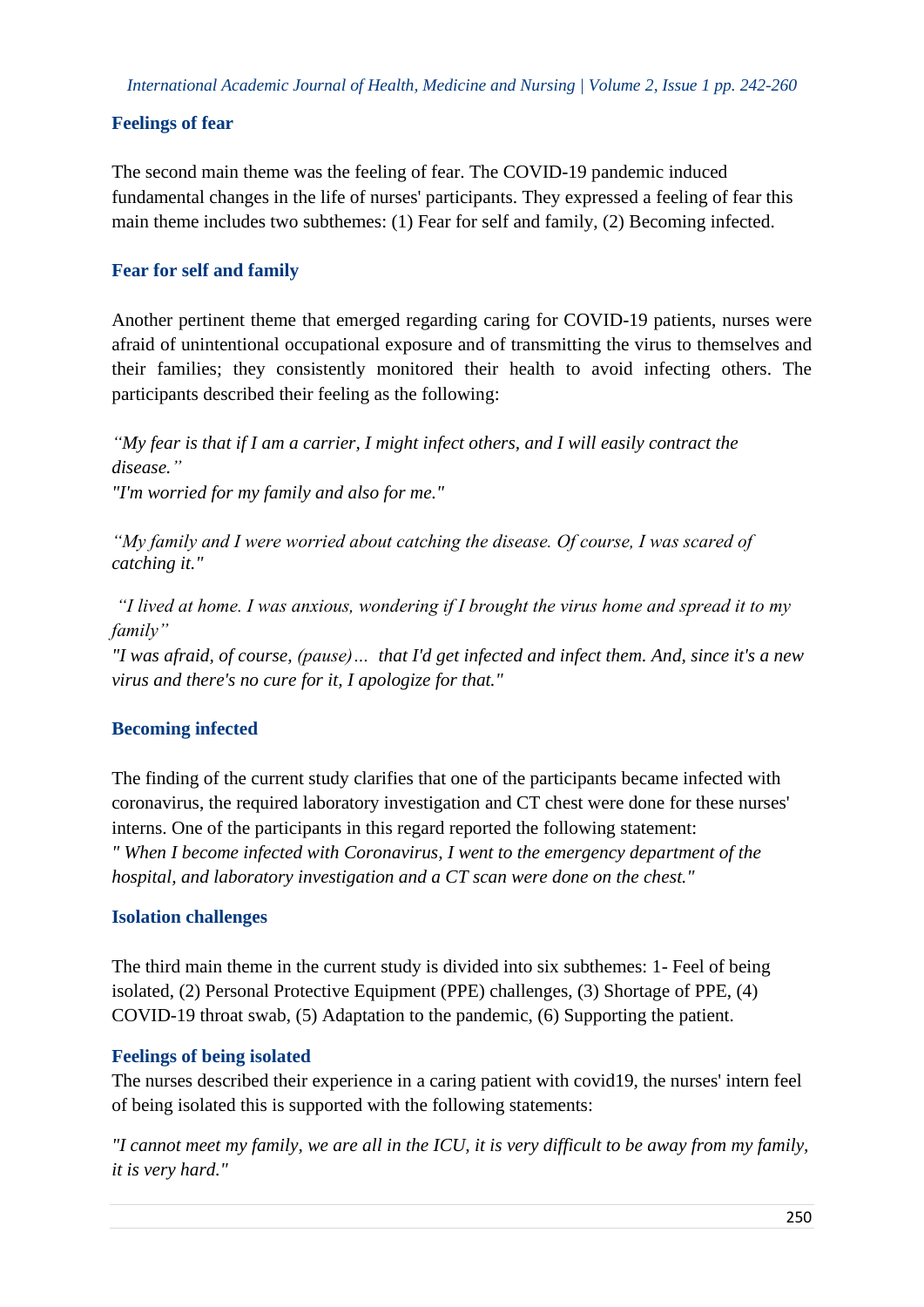*"I miss my family, most of the time I cry, I want you to see them, the number of days was 14 in the area of isolation, not allowed to take the day off, it is so difficult."*

#### **Personal Protective equipment (PPE) challenges**

The nurses repeatedly expressed that working with personal protective equipment (PPE) for long hours was a major physical and professional challenge. Because of the protective gear, they sweated and their clothes became wet. the PPE caused discomfort and the air condition was turned off to minimize the circulation of contaminated air, the following statements supported this*:*

*"It is very uncomfortable to wear all the protective clothing. I am very hot and I feel very uncomfortable. Our clothes are wet and we keep sweating."*

*"I sweat after wearing the protective gear for a while or when I move, such as turning patients. Then I feel clammy."*

Moreover, based on the experiences of the participants, it is difficult and painful for the nurse to wear protective clothing and equipment. The participants reported that wearing the clothes restricted their mobility, increased their body temperature and sweating, and made them feel suffocated. They described the nursing care as difficult while wearing protective clothes. One of the participants noted the annoyance of protective clothes as following

*"…We are using our protective equipment now; they are very warm… After ten minutes, you feel like you're in an oven …".*

*"The first shift for me was the hardest I ever saw…. one of the very difficult needs is that I wear all of this and it seems that the air-conditioning was not working. It was very, very difficult with all this wearing. People were drowning there when the clothes took off all water."*

*"The first time I see it was very difficult, I was not used to PPE choking and the air conditioner was switched off and the weather was very hot and I could not take a breath, … I was afraid of catching the disease."*

*"It was very difficult, regarding wearing of the PPE... the first time I put on this sleeve all (pause) I felt that I restricted and that I unable to work, it was not air-conditioned and very, very, very ... difficult…I participated and want I learn at the same time, (pause)… this is a new disease, and if I become infected, I don't know how my immunity will be, how will it react to it?"*

*"I was anxious during my first shift because we were in a new place where we didn't know anyone. I was also worried about the new virus and how it would affect us all. But we were also curious about the adventure ahead."*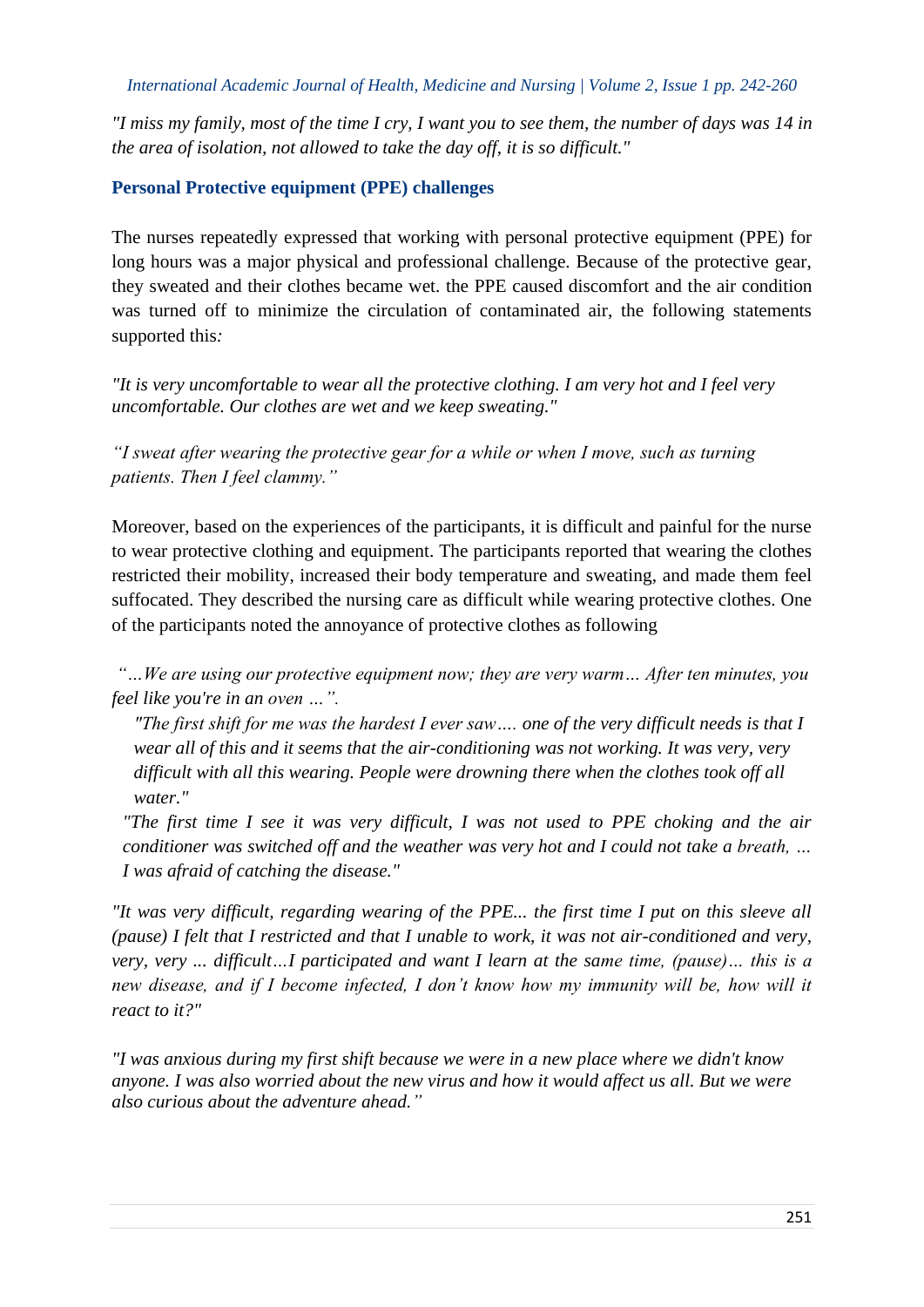# **Shortage of PPE**

Nurses indicated that basic medical facilities and some of PPE are insufficient for the care of patients with COVID-19.

*"I had a problem in not having the 95 handles, and the college and hospital were contacted, and the problem was solved."*

*"I hope that personal protective equipment is available every day."*

# **COVID-19 swabs**

The nurses reported that as a precautionary measure the covid19 swabs were performed two times for each nurse who participated in caring for the patient with coronavirus. The following statement supported that:

*"All nurses who participated in isolation covid throat swabs were taken before and after participation."*

# **Adaptation to the pandemic:**

The majority of the participants stated that they had adapted to the pandemic situation. Adaptations included learning protective techniques, coping with isolation and social distancing, and reducing their fear of illness.

*"We are used to this situation. We always take the necessary precautions at work. We also use them at home and outside after finishing the period of isolation. The fear I had at first has diminished."*

*"It seems we have to get used to this precautionary measure. Wearing a mask all the time, washing our hands regularly, reducing social interactions are new lifestyles. We have completely forgotten about shaking hands."*

Families were important sources of support but could place pressure on nurses' interns. *"Sometimes, I was too tired, and to overcome my tiredness I phone my family, I understood that my family would like to hear my voice."*

# **Supporting the patient**

The patient needed more psychological support than the one who provided him with nursing care was in a stable patient and he was very tense and felt that he was dying and he needed someone to reassure him to take the treatment and be able to complete The participants reported that although patients with COVID-19 feel helpless and frustrated

*"I observe that the covid patients need for emotional support more than treatment."*

*"We are not treating the disease; we are treating the patient. Many patients have severe anxiety and we need to deal with this."*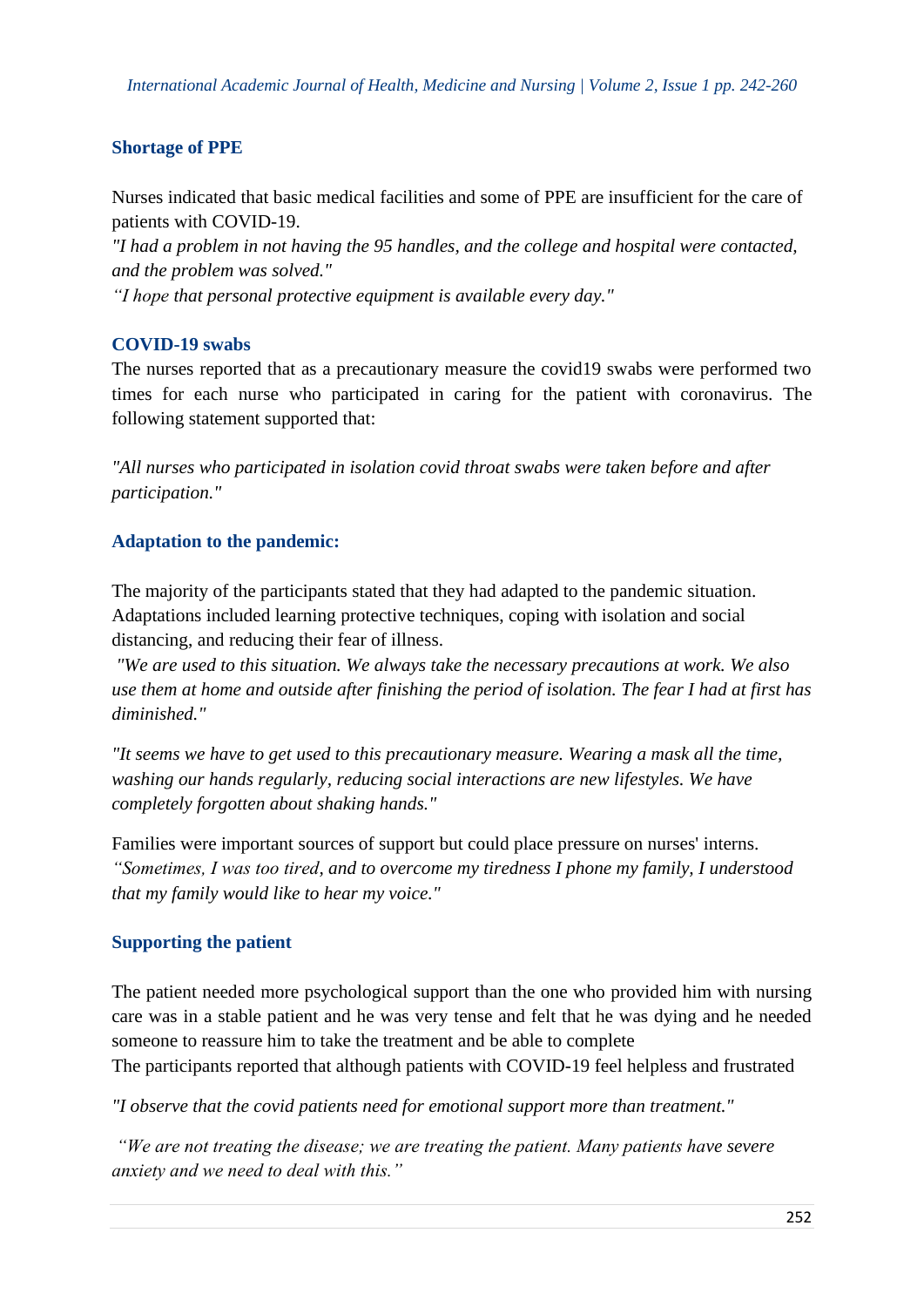# **Dissatisfaction**

The fourth main theme in the current study is dissatisfaction which includes two subthemes: (1) Inadequate training, (2) Reward.

#### **Inadequate training**

Nurses' intern expressed that the training which provided for them before caring covid 19 patients was inadequate, the next statement confirmed this:

*"There was no training before isolation, it was just about donning and doffing of personal protective equipment."*

#### **Reward**

The participates were not satisfied with the reward which expected to receive after the participation of working in isolation and providing care for covid 19 patients, the following statement supported this:

*"At the beginning of agreement to participate in working at the isolation, The college informs us that there is a reword and the sharing in the care of covid19 patients will be paid, but the money was postponed to 3 months."*

# **Positive experiences**

The last main theme in the current study is positive experiences which include four subthemes:

Motivation, (2) College support, (3) Professional relationship, (4) Gain new experiences.

# **Motivation**

The nurses' interns found meaning in their experiences. They were proud of themselves for the courage and potential to overcome difficulties. They also began to think about what was important to them and wanted to cherish the present.

*"This is a special experience; I am lucky to have joined this team and to be combating the virus."*

*"I am proud that I do not hesitate in the face of risks and danger. My awareness of selfprotection."*

*"I was happy with this experience (smile)…. and would like to participate again."*

# **College support**

Participants emphasized the continued support and supervision from the college of nursing and academic staff in the nursing administrations department who were responsible for the nurses' intern.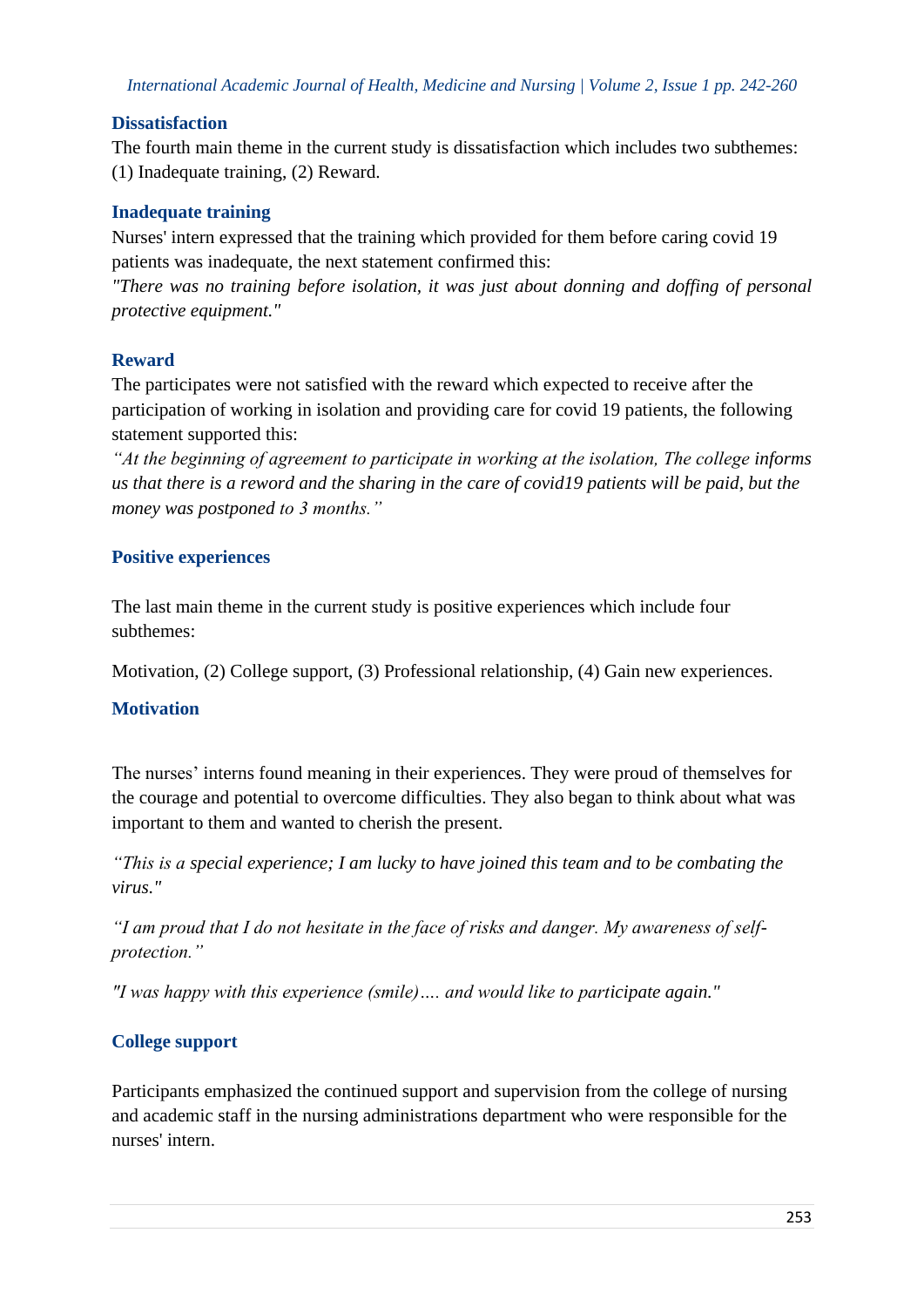*"The college was very well followed by us through the daily and the follow-up via WhatsApp."*

*"The role of the college with us was good, and it was in the follow-up of doctors in the nursing administration department and follow-up from the dean of the college."*

# **Professional relationship:**

Even in some of the most challenging moments, many nurses found meaning in their work, for example,

 *"I benefited a lot. I got to know good people, nurses, and doctors." "The relationship with colleagues, doctors, and supervisors was good throughout the isolation period."*

*"Physicians and nurses collaborated, and they respected their team members' hard work and contribution."*

# **Gain new experiences**

The nurses mentioned that they learned to deal with new devices and gain new experiences, the following statement supported that:

*" I learned how to deal with patients with mechanical ventilation, ECMO, and high flow oxygen (pause)… medication is taken for "coronavirus."*

# **DISCUSSION**

This part reflected the current study results compared with other studies and answered the research question.

The findings of the current study revealed that the majority of the participants were involved in caring for covid19 patients voluntarily. This finding is in the same line with Nashwan, Abujaber, et al., (2020) that investigated Nurses' willingness to work with COVID-19 patients, showed that nurses in Qatar were willing to take care of patients infected with COVID-19. Similarly, other studies, LoGiudice, & Bartos, (2021) in their study of Experiences of nurses during the COVID-19 pandemic: A mixed-methods study, furthermore, Liu, Zhai, et al., (2020) in a study of Experiences of front-line nurses combating coronavirus disease-2019 in China: A qualitative analysis and found that resilience and willingness to work amidst the risks of getting infected.

Furthermore, the participants in the current study reported that they were anxious to form transmit the infection to their family, this finding in the same line with Dorothy, et al., (2021) COVID-19 The Lived Experience of Critical Care Nurses and documented anxiety was reported by participants as particularly high when they first cared for COVID-19 patients. Fear of "getting the disease" or taking the disease home to family were major fears.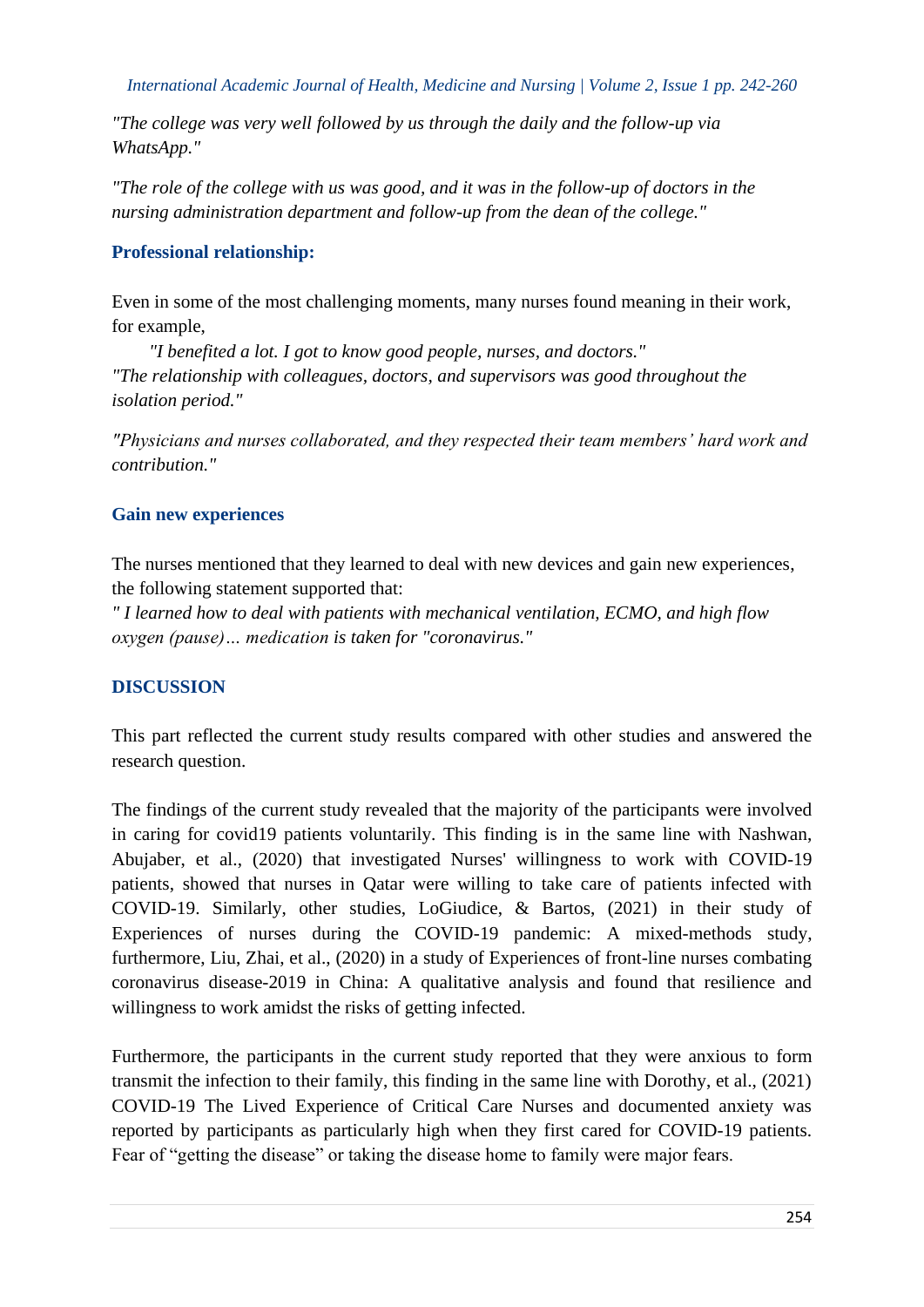The findings of the current study also represented another pertinent theme that emerged regarding caring covid19 patients, nurses were afraid of unintentional occupational exposure and of transmitting the virus to themselves and their families; they consistently monitored their health to avoid infecting others. This finding is in agreement with Shoja et al. (2020) who studied COVID-19 effects on the workload of Iranian healthcare workers, and Nashwan (2020) who studied Nursing education in the emergence of COVID-19, and Shahrour, G., & Dardas, L. A. (2020) in their study of Acute stress disorder, coping self-efficacy and subsequent psychological distress among nurses amid COVID-19. Journal of Nursing Management reflected that Nurses working in a pandemic like COVID-19 were more likely to report stress compared to those who were not dealing with patients infected by the virus.

Ralph et al., (2021) who studied the lived experiences of frontline nurses during the coronavirus disease 2019 (COVID-19) pandemic in Qatar: A qualitative study, documented that, the participants experienced fear of contracting COVID-19. Most of the participants were afraid of spreading the virus to their families, this finding is corresponding to the current study finding.

The finding of the current study found that one of the participants became infected with the coronavirus, the required laboratory investigation and CT chest were done for these nurses' interns. This finding is in concordance with that found by Liu, et al., (2020) in their study of the experiences of healthcare providers during the COVID-19 crisis in China: A qualitative study revealed that Fear of COVID-19 prompts nurses to foster behaviors to protect themselves and their families. In Hubei, China more than 3,000 medical staff were infected by the COVID-19 during its early stages which cause fear among healthcare providers

Moreover, the findings of the current study showed that the participants expressed their feeling regarding caring covid19 patients described that feeling of being isolated, this finding supported by Kackin, Ciydem, Aci, & Kutlu, (2020) in their study of Experiences and psychosocial problems of nurses caring for patients diagnosed with COVID-19 in Turkey: A qualitative study.

These findings were consistent with a study done by Lee, N., & Lee, H.-J. (2020) who examined South Korean nurses' experiences with patient care at a COVID-19 -designated hospital: Growth after the frontline battle against an infectious disease pandemic, they found that nurses who lived with their families deprived themselves of physical interaction with their loved ones.

The current study showed that the nurses repeatedly expressed that working with personal protective equipment (PPE) for long hours was a major physical and professional challenge. Because of the protective gear, they sweated and their clothes became wet. the PPE caused discomfort and the air condition was turned off to minimize the circulation of contaminated air, this finding is in concordance with that of Ralph et al., (2021) hat studied the lived experiences of frontline nurses during the coronavirus disease 2019 (COVID-19) pandemic in Qatar: A qualitative study and found Frontline nurses consistently expressed the difficulty of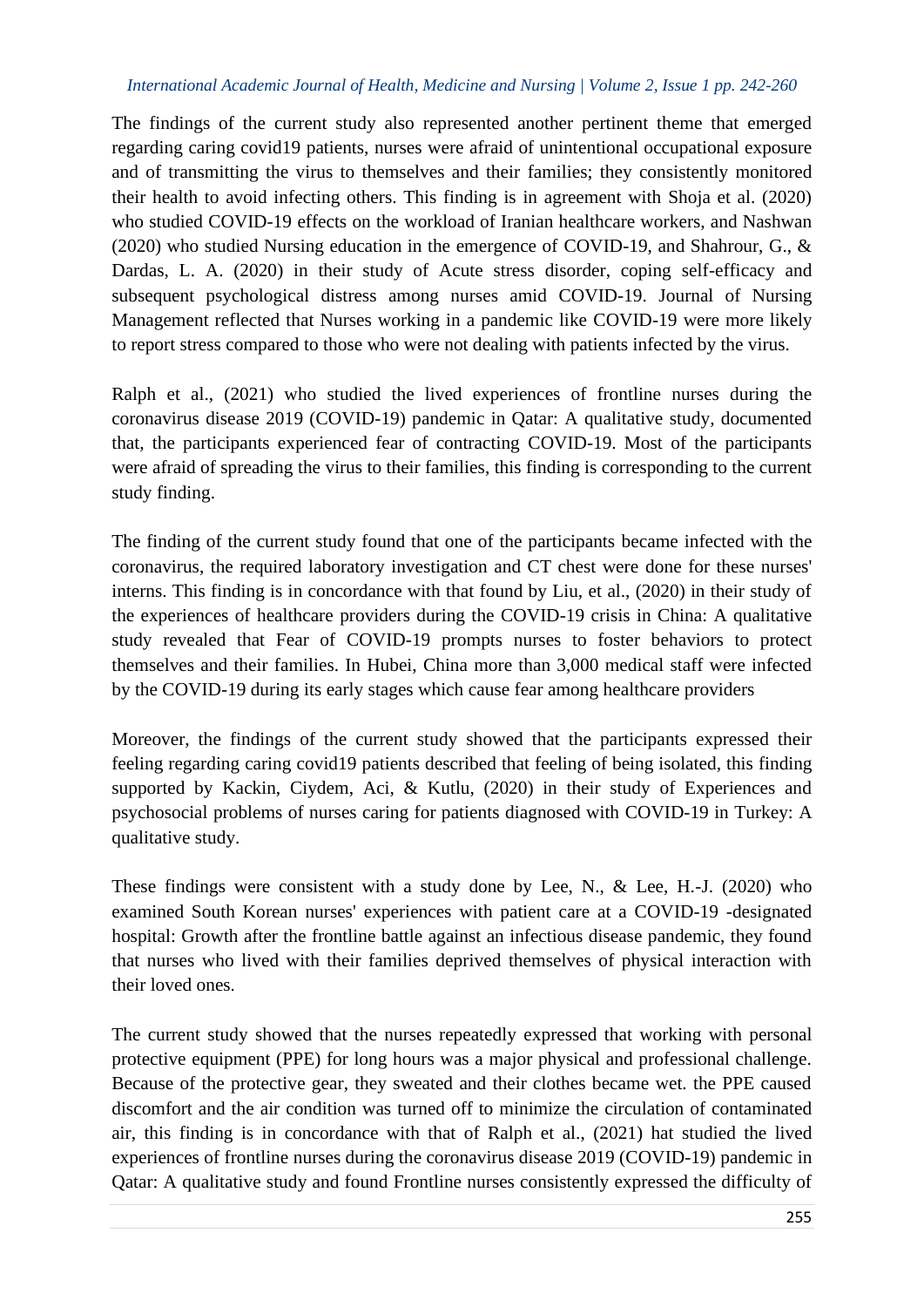working in full personal protective equipment (PPE). According to the nurses in the study, wearing PPE was very uncomfortable. Because of the airtight N95 masks and the thick gown, nurses were getting suffocated and sweating under the PPEs. Some of the nurses were complaining of headaches and pressure injuries to the face due to prolonged use.

However, these findings were in agreement with studies done by Xiao, H., Zhang, Y., Kong, D., Li, S., & Yang, N. (2020) who studied The effects of social support on the sleep quality of medical staff treating patients with coronavirus disease 2019 (COVID-19 ), Atay, S., & Cura, Ş. Ü. (2020) in their study of Problems encountered by nurses due to the use of personal protective equipment during the coronavirus pandemic, also, Bruyneel, et al., (2020) in the study of Impact of COVID-19 on nursing time in intensive care units in Belgium.

The participants in the current study also mentioned that basic medical facilities and some of PPE are insufficient for the care of patients with COVID-19. This finding is in the same line with Marzieh, Qasem, Farzane (2021) who studied Experiences of Nurses Caring of patients during the COVID-19 Pandemic: A Qualitative Study, and indicated that Shortage of facilities and equipment The serious shortage of personal protective equipment is crucially troubling rather than the disease itself which caused many concerns among medical staff and the general public.

The participants in the current study also mentioned that Nurses' intern experiences of training were variable. For many, training imparted important information, allayed anxiety, and facilitated greater confidence. Participants in the studies valued training in infection control procedures and safe use of PPE as well as more general training about the virus. This finding is in the same line with Marzieh, Qasem, Farzane (2021) who studied Experiences of Nurses Caring of patients during the COVID-19 Pandemic: A Qualitative Study, and mentioned that Insufficient care training Proper education based on needs assessment is one of the most important issues in the field of health. Taking proper health measures depend on the type and method of education.

Moreover, the current study revealed the majority of the participants stated that they had adapted to the pandemic situation. Adaptations included learning protective techniques, coping with isolation, social distancing, and reducing their fear of illness. This finding is similar to Jassar, Perkins, & Sundt, (2020) who investigated Teamwork in the time of coronavirus, and documented that, these global phenomena of camaraderie and working as a team during the COVID-19 crisis helped nurses in coping with the challenges as one acknowledges the importance of caring for another nurse and sharing the load.

The patient needed more psychological support than the one who provided him with nursing care was in a stable patient and he was very tense and felt that he was dying and he needed someone to reassure him to take the treatment and be able to complete this finding similar to Nasrin, Tahereh, Aziz, Heshmatolah., ( 2021) who studied Exploring nurses' perception of taking care of patients with coronavirus disease (COVID-19 ): A qualitative study and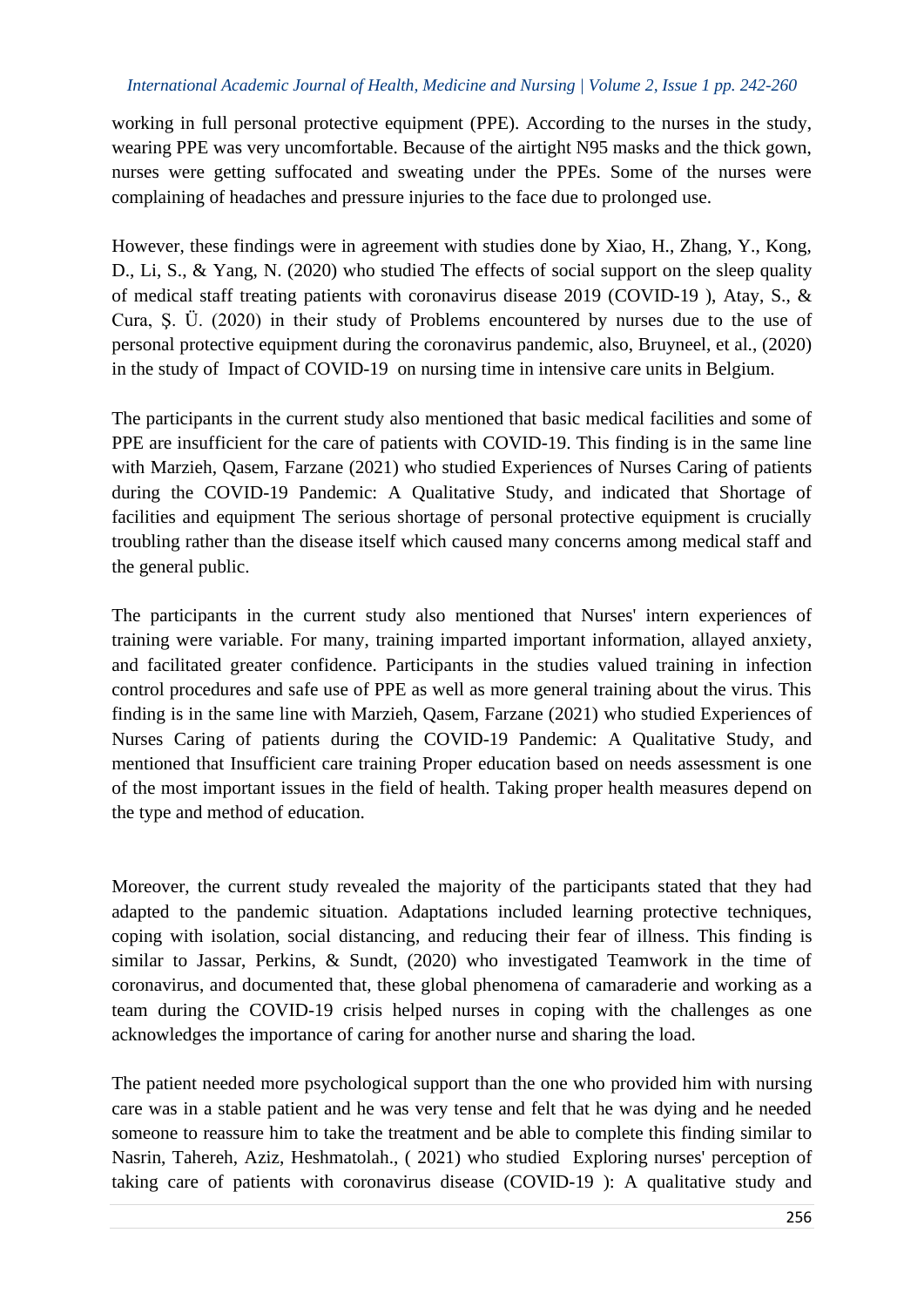reported patients to experience a lot of pain during their illness. The participants believed that factors such as being away from family members and the fear of death could be very stressful for COVID-19 patients. So, these patients also need psychological counseling even before the need for nursing care

Furthermore, the current study represented that Even in some of the most challenging moments, many nurses found meaning in their work, this finding is in concordance with that of Chen, et al (2020) that studied Mental health care for medical staff in China during the COVID-19 outbreak, and found Even when formal support was available, some staff was ambivalent about engaging.

The current study showed the participants learned to deal with new devices and gain new experiences, this finding is in agreement with Mehrdad, et al., (2020) who studied Healthcare providers experience of working during the COVID-19 pandemic: A qualitative study, and reported Among participants, 92.85% believed that they had gained experience in managing patients over time. This rate was 100 percent among physicians, and all of 10 participants who were interviewed again after one month believed they had gained enough experience to adequately manage patients.

#### **CONCLUSIONS**

Nurses and nurses' interns who are working in critical care units are on the frontline fighting COVID-19 and they have a significant role particularly in times of pandemics. We have an opportunity to learn from the lessons of previous pandemics and provide better support for frontline healthcare workers. More high-quality qualitative research is urgently needed to better understand the experiences, needs, and preferences of the healthcare workforce. We need to develop clinical guidance specific to supporting nurses.

#### **RECOMMENDATIONS**

Based upon findings of the current study, the following are recommended: Establish a comprehensive training course for nurse interns before assigning them to patient care specially COVID 19 patients. Provide an adequate and comprehensive explanation for the nurse's intern working in critical care nurses Furthermore, we must ensure that nurses respond effectively to the pandemic and that all medical supplies be available, such as PPE, to help keep the lives of nurses and patients safe. Also, appreciation and valuable rewards should be provided for those interns.

#### **REFERENCES**

Abdullelah Al Thobaity, Farhan Alshammari, Nurses on the Frontline against the COVID-19 Pandemic: An IntegrativeReview, 2020 Dubai Med J DOI: 10.1159/000509361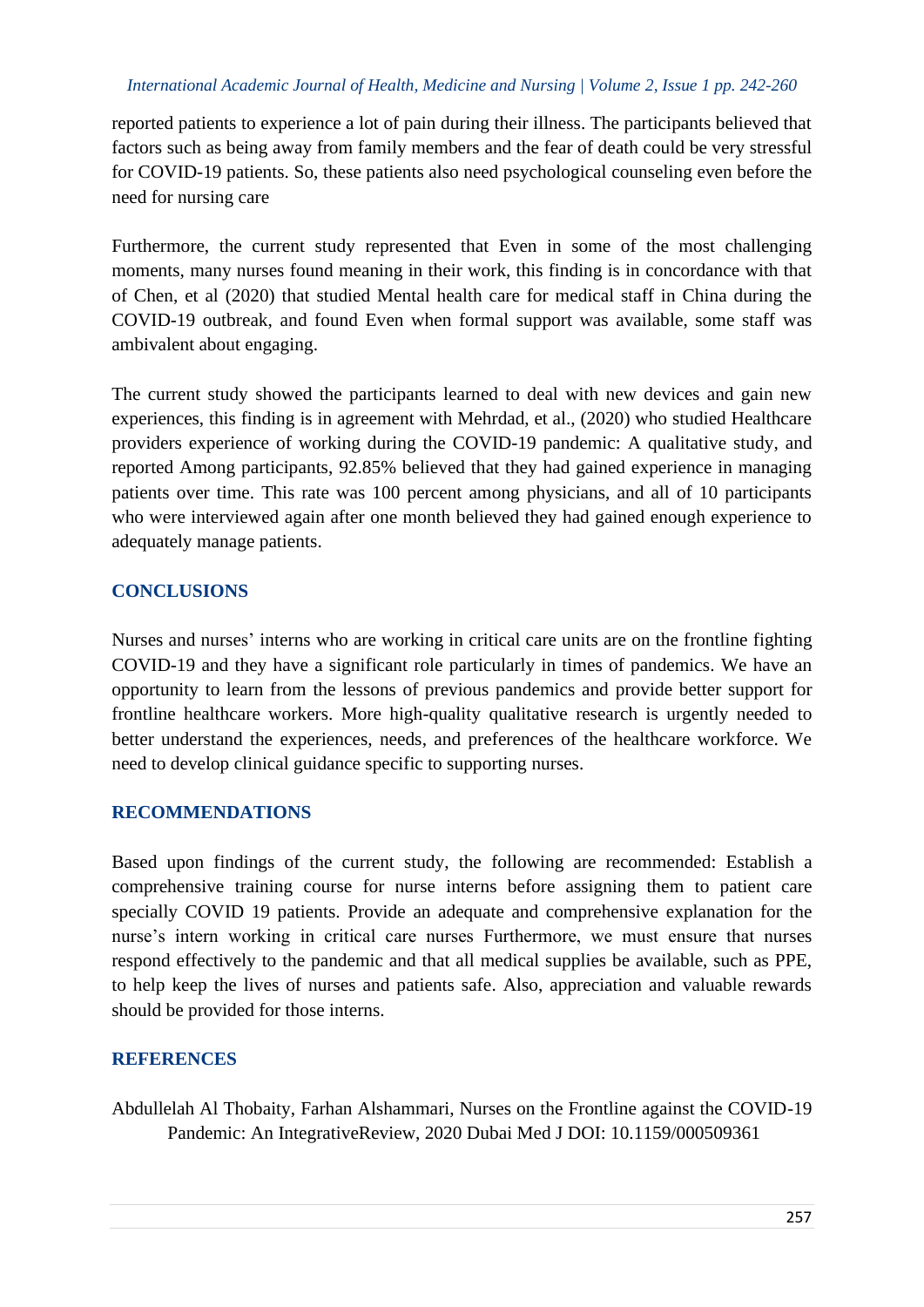- Althobaity A, Alamri S, Plummer V, Williams Exploring the necessary disaster plan components in Saudi Arabian hospitals. Int J DisasterRisk Reduct. 2019; 41: 101316.
- Atay, S., & Cura, Ş. Ü. (2020). Problems encountered by nurses due to the use of personal protective equipment during the coronavirus pandemic: Results of a survey. Wound Management  $\&$  Prevention,  $66(10)$ ,  $12-16$ . <https://doi.org/10.25270/wmp.2020.10.1216>
- Bearman G, Pryor R, Albert H, et al. Novel coronavirus and hospital infection prevention: preparing for the impromptu speech. *Infect Control Hosp Epidemiol*. 2020;1–7.10.
- Bruyneel, A., Gallani, M.-C., Tack, J., d'Hondt, A., Canipel, S., Franck, S., Reper, P., & Pirson, M. (2020). Impact of COVID-19 on nursing time in intensive care units in Belgium. Intensive and Critical Care Nursing, 62, 102967. <https://doi.org/10.1016/j.iccn.2020.102967>
- Chen, Q., Liang, M., Li, Y., Guo, J., Fei, D., Wang, L., ... & Wang, J. (2020). Mental health care for medical staff in China during the COVID-19 outbreak. The Lancet Psychiatry, 7(4), e15-e16.
- Colaizzi PF. Psychological research as the phenomenologist views it. In: Valle RS, King M, editors. Existential-phenomenological alternatives for psychology. New York: Oxford University Press; 1978:48–71.
- Dorothy Brockopp, Martha Monroe, Claire C. Davies, Meghan Cawood, Donita Cantrell, COVID-19 The Lived Experience of Critical Care Nurses (2021), JONA Volume 51, Number 7/8, pp 374-378 , 2021 Wolters Kluwer Health, Inc.
- Eghbali, M., Negarandeh, R., & Froutan, R. (2020). COVID-19 epidemic:Hospital-level response. *Nursing Practice Today*, *7*, 81–83. https://doi.org/10.18502/ npt.v7i2.2728
- Jassar, A. S., Perkins, K. E., & Sundt, T. M. (2020). Teamwork in the time of coronavirus: The MGH experience. Journal of Cardiac Surgery.1–5.
- Kackin, O., Ciydem, E., Aci, O. S., & Kutlu, F. Y. (2020). Experiences and psychosocial problems of nurses caring for patients diagnosed with COVID-19 in Turkey: A qualitative study. International Journal of Social Psychiatry, 1–10. https://doi.org/10.1177/002076402094278
- Lee, N., & Lee, H.-J. (2020). South Korean nurses' experiences with patient care at a COVID-19 -designated hospital: Growth after the frontline battle against an infectious disease pandemic. International Journal of Environmental Research and Public Health, 17(23), 9015.<https://doi.org/10.3390/ijerph17239015>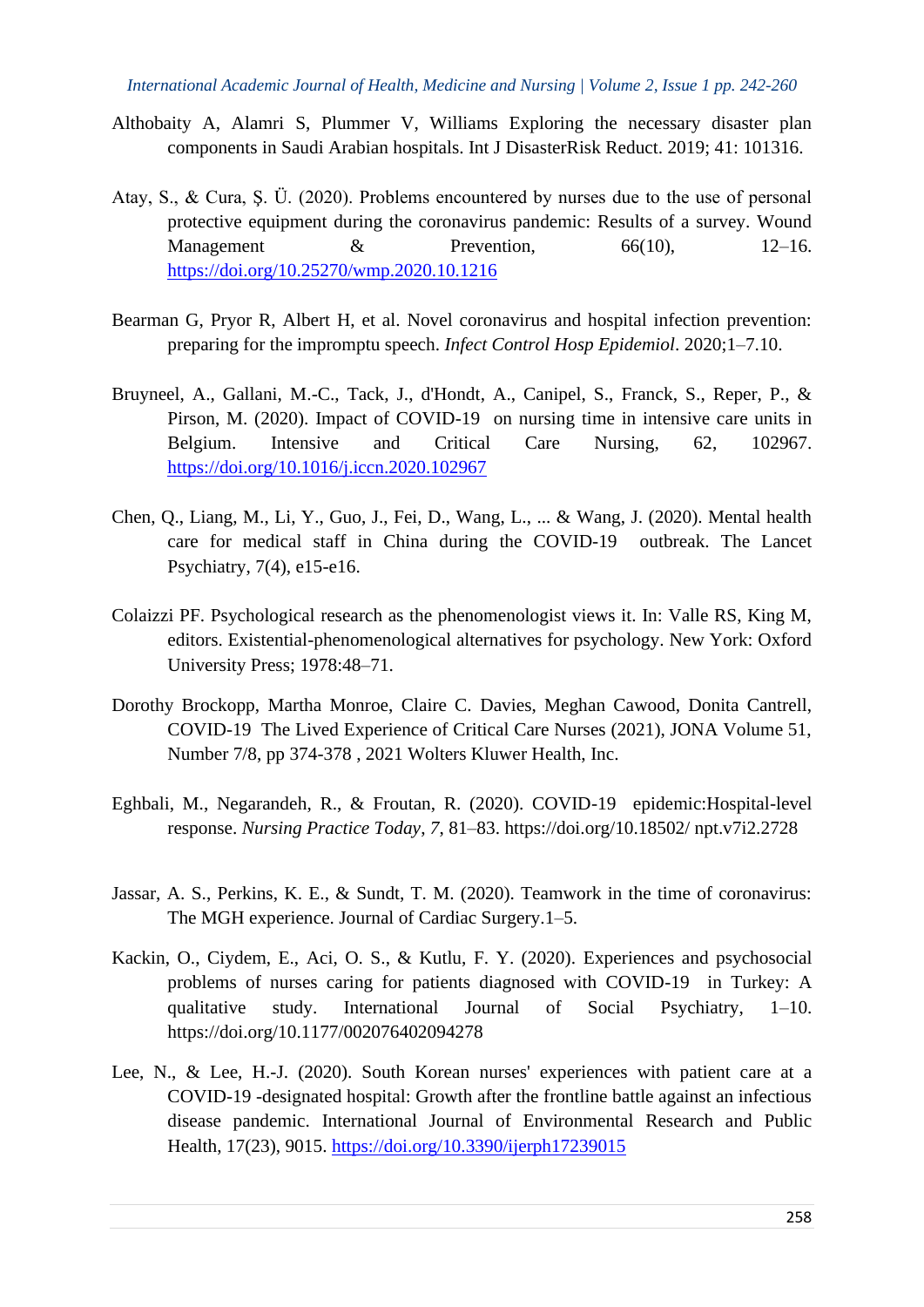- Liu, Q., Luo, D., Haase, J. E., Guo, Q., Wang, X. Q., Liu, S., Xia, L., Liu, Z., Yang, J., & Yang, B. X. (2020). The experiences of health-care providers during the COVID-19 crisis in China: A qualitative study. The Lancet Global Health, 8(6), e790–e798. https://doi.org/10.1016/ S2214-109X(20)30204-7
- Liu, Y. E., Zhai, Z. C., Han, Y. H., Liu, Y. L., Liu, F. P., & Hu, D. Y. (2020). Experiences of front-line nurses combating coronavirus disease-2019 in China: A qualitative analysis. Public Health Nursing, 37(5), 757–763.<https://doi.org/10.1111/phn.12768>
- LoGiudice, J. A., & Bartos, S. (2021). Experiences of nurses during the COVID-19 pandemic: A mixed-methods study. AACN Advanced Critical Care, 32(1), 14–26. https://doi.org/10.4037/aacnacc2021816
- Marzieh Pazokian1, Qasem Mehralian 2 , Farzane KhalandiEvidence Based Care Journal, 10 (4): 17-24
- Gorbalenya, A. E. (2020). Experiences of Nurses Caring of patients during the COVID-19 Pandemic: A Qualitative Study Severe acute respiratory syndrome-related coronavirus–The species and its viruses, a statement of the Coronavirus Study Group. *BioRxiv*, 1–20.
- McClendon P. Authentic caring: rediscover the essence of nursing. *Nurs Manage*. 2017;48(10):36–41. doi:10.1097/01.NUMA.0000524813.18664.7c12
- Mehrdad Eftekhar Ardebili a , Morteza Naserbakht PhD, MD, MPH a , Colleen Bernstein PhD b , Farshid Alazmani-Noodeh PhD c , Hamideh Hakimi PhD d , Hadi Ranjbar PhD a Healthcare providers experience of working during the COVID-19 pandemic: A qualitative study, \* 2020 Association for Professionals in Infection Control and Epidemiology, Inc. Published by Elsevier https://doi.org/10.1016/j.ajic.2020.10.001 0196-6553/
- Nashwan, A. J., Abujaber, A. A., Mohamed, A. S., Villar, R. C., & Al-Jabry, M. M. (2020). Nurses' willingness to work with COVID-19 patients: The role of knowledge and attitude. Nursing Open, 8, 695–701
- Nashwan, A. J., Mohamed, A. S., & Kelly, D. R. (2020). Nursing education in the emergence of COVID-19 . Open Journal of Nursing, 10(06), 595
- Nasrin Galehdar1 | Tahereh Toulabi2 | Aziz Kamran3 | Heshmatolah Heydari( 2021) Exploring nurses' perception of taking care of patients with coronavirus disease (COVID-19 ): A qualitative study Nursing Open published by John Wiley & Sons Ltd
- Oh, N., Hong, N., Ryu, D. H., Bae, S. G., Kam, S., & Kim, K.-Y. (2017).

Park HC, Lee S-H, Kim J, et al. Effect of isolation practice on the transmission of middle